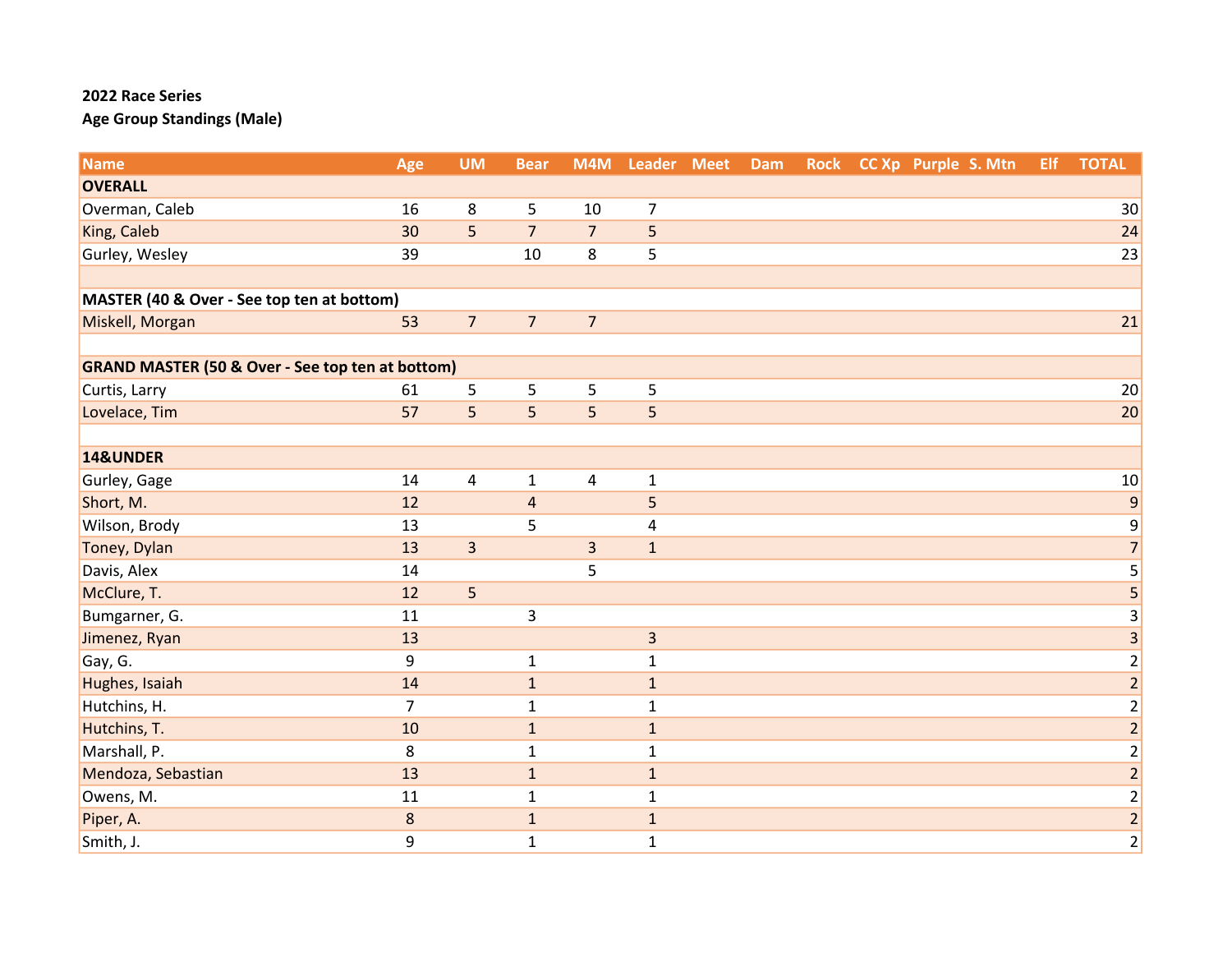| <b>Name</b>     | Age              | <b>UM</b> | <b>Bear</b>  | M4M         | Leader Meet  | Dam |  | Rock CC Xp Purple S. Mtn | Elf | <b>TOTAL</b>   |
|-----------------|------------------|-----------|--------------|-------------|--------------|-----|--|--------------------------|-----|----------------|
| Smith, M.       | 12               |           | $\mathbf{1}$ |             | $\mathbf{1}$ |     |  |                          |     | 2              |
| Snyder, Matthew | $\overline{7}$   |           | $\mathbf 1$  | $\mathbf 1$ |              |     |  |                          |     | $\overline{2}$ |
| Wilson, C.      | 11               |           | $\mathbf{1}$ |             | $1\,$        |     |  |                          |     | $\overline{2}$ |
| Bailey, B.      | 8                |           |              |             | $\mathbf 1$  |     |  |                          |     | $\mathbf{1}$   |
| Bailey, B.      | $\boldsymbol{9}$ |           | $\mathbf 1$  |             |              |     |  |                          |     | $\mathbf 1$    |
| Bailey, Luke    | 14               |           | $\mathbf{1}$ |             |              |     |  |                          |     | $\mathbf{1}$   |
| Baldwin, C.     | $\bf 8$          |           |              |             | $1\,$        |     |  |                          |     | $\mathbf{1}$   |
| Barker, B.      | 10               |           |              |             | $\mathbf 1$  |     |  |                          |     | $1\vert$       |
| Baynard, C.     | 11               |           |              |             | $\mathbf 1$  |     |  |                          |     | $\mathbf{1}$   |
| Beck, J.        | 8                |           |              |             | $1\,$        |     |  |                          |     | $\mathbf{1}$   |
| Blanton, C.     | $\bf 8$          |           | $\mathbf 1$  |             |              |     |  |                          |     | $\mathbf 1$    |
| Bradley, J.     | 12               |           | $\mathbf{1}$ |             |              |     |  |                          |     | $\mathbf{1}$   |
| Bradley, S.     | $\overline{9}$   |           |              |             | $1\,$        |     |  |                          |     | $\mathbf 1$    |
| Bradley, Z.     | 12               |           |              |             | $\mathbf 1$  |     |  |                          |     | $\mathbf{1}$   |
| Briscoe, B.     | $\overline{7}$   |           |              |             | $\mathbf 1$  |     |  |                          |     | $\mathbf{1}$   |
| Brooks, A.      | 12               |           |              |             | $\mathbf 1$  |     |  |                          |     | $\mathbf{1}$   |
| Brooks, J.      | 11               |           |              |             | $\mathbf 1$  |     |  |                          |     | $\mathbf{1}$   |
| Brown, Sixx     | 13               |           |              |             | $\mathbf{1}$ |     |  |                          |     | $\mathbf 1$    |
| Bumgarner, B.   | $\bf 8$          |           |              |             | $\mathbf 1$  |     |  |                          |     | $\overline{1}$ |
| Bumgarner, L.   | 5                |           | $\mathbf{1}$ |             |              |     |  |                          |     | $1\vert$       |
| Carl, T.        | $\overline{9}$   |           | $\mathbf 1$  |             |              |     |  |                          |     | $\mathbf{1}$   |
| Carpenter, E.   | 12               |           | $\mathbf{1}$ |             |              |     |  |                          |     | $\mathbf{1}$   |
| Causby, E.      | 10               |           |              |             | $\mathbf 1$  |     |  |                          |     | $\mathbf 1$    |
| Cole, T.        | 9                |           |              |             | $\mathbf 1$  |     |  |                          |     | $\mathbf{1}$   |
| Curry, L.       | 11               |           | $\mathbf{1}$ |             |              |     |  |                          |     | $\mathbf{1}$   |
| Davis, C.       | 5                |           |              |             | $\mathbf 1$  |     |  |                          |     | $\mathbf{1}$   |
| Davis, E.       | $\overline{7}$   |           |              |             | $\mathbf 1$  |     |  |                          |     | $\mathbf{1}$   |
| Eaker, F.       | 10               |           |              |             | $\mathbf{1}$ |     |  |                          |     | $\mathbf{1}$   |
| Epley, J.       | 10               |           | $\mathbf 1$  |             |              |     |  |                          |     | $\mathbf 1$    |
| Epley, J.       | 10               |           |              |             | $\mathbf 1$  |     |  |                          |     | $1\vert$       |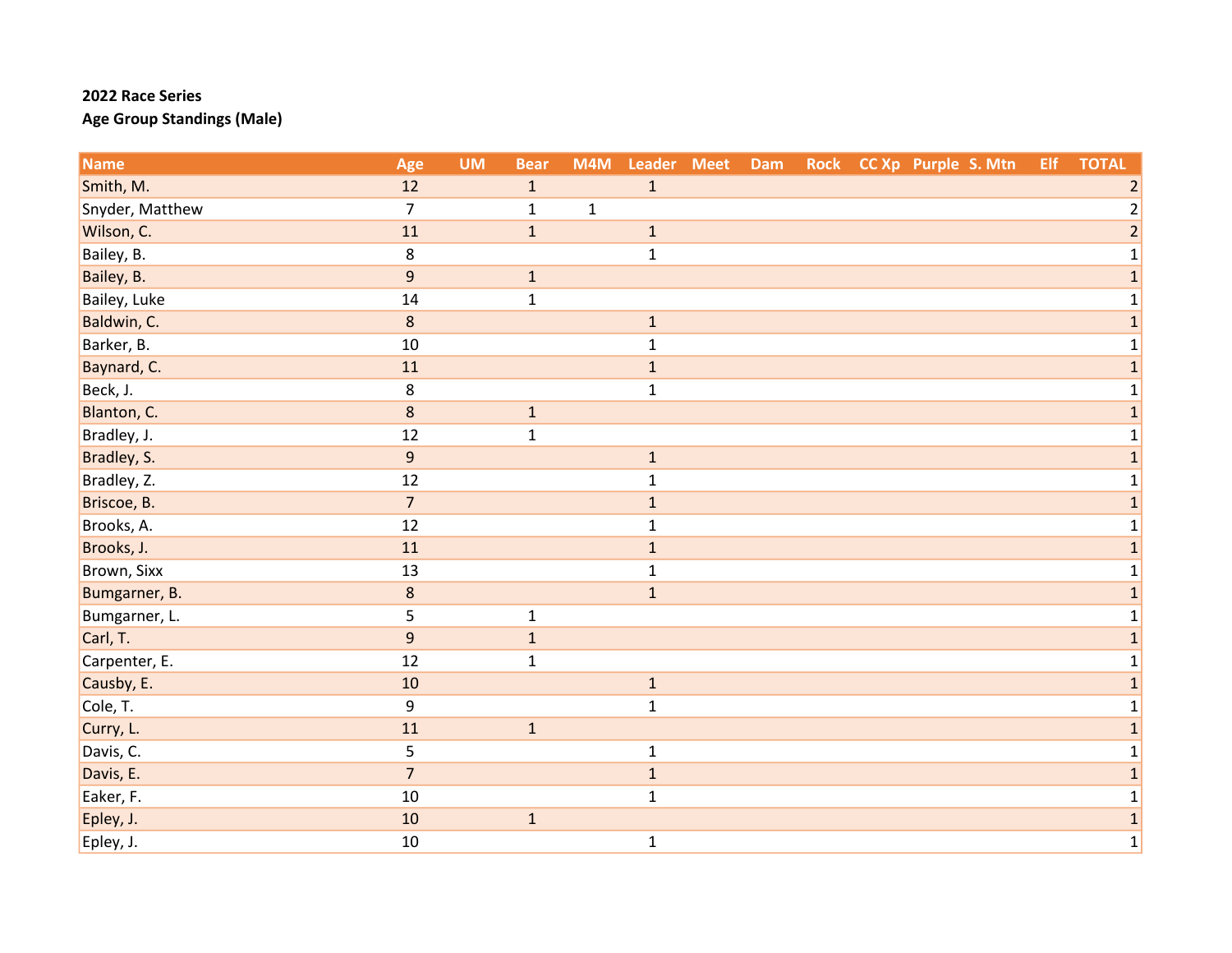| <b>Name</b>   | Age              | <b>UM</b> | <b>Bear</b>  | M4M | Leader Meet  | <b>Dam</b> |  | Rock CC Xp Purple S. Mtn | Elf | <b>TOTAL</b> |
|---------------|------------------|-----------|--------------|-----|--------------|------------|--|--------------------------|-----|--------------|
| Estrada, J.   | 8                |           |              |     | $\mathbf{1}$ |            |  |                          |     |              |
| Fox, Anthony  | 13               |           |              |     | $\mathbf{1}$ |            |  |                          |     | $\mathbf{1}$ |
| Garland, J.   | 12               |           |              |     | $\mathbf 1$  |            |  |                          |     | 1            |
| Garland, L.   | 4                |           |              |     | $\mathbf{1}$ |            |  |                          |     | $\mathbf{1}$ |
| Gary, Z.      | $\boldsymbol{9}$ |           |              |     | $\mathbf 1$  |            |  |                          |     | 1            |
| Gettys, K.    | 11               |           |              |     | $\mathbf{1}$ |            |  |                          |     | $\mathbf 1$  |
| Girdler, M.   | 10               |           | $\mathbf 1$  |     |              |            |  |                          |     | $\mathbf{1}$ |
| Gooch, Landon | 13               |           |              |     | $\mathbf{1}$ |            |  |                          |     | $\mathbf{1}$ |
| Goodwin, B.   | 9                |           |              |     | $\mathbf 1$  |            |  |                          |     | $\mathbf{1}$ |
| Goodwin, J.   | 8                |           |              |     | $\mathbf{1}$ |            |  |                          |     | 1            |
| Granville, R. | 11               |           |              |     | $\mathbf{1}$ |            |  |                          |     | $\mathbf{1}$ |
| Greco, K.     | 11               |           |              |     | $\mathbf 1$  |            |  |                          |     | 1            |
| Green, J.     | $\,8\,$          |           | $\mathbf{1}$ |     |              |            |  |                          |     | $\mathbf{1}$ |
| Greene, B.    | 9                |           | $\mathbf{1}$ |     |              |            |  |                          |     | $\mathbf{1}$ |
| Greene, Caden | 14               |           |              |     | $\mathbf{1}$ |            |  |                          |     | $\mathbf{1}$ |
| Greene, H.    | 9                |           | $\mathbf{1}$ |     |              |            |  |                          |     | $\mathbf 1$  |
| Gurley, T.    | 11               |           | $\mathbf{1}$ |     |              |            |  |                          |     | $\mathbf{1}$ |
| Hallman, D.   | 11               |           | $\mathbf{1}$ |     |              |            |  |                          |     | 1            |
| Hallman, F.   | $\overline{7}$   |           | $\mathbf{1}$ |     |              |            |  |                          |     | $\mathbf{1}$ |
| Hallman, L.   | 11               |           | $\mathbf{1}$ |     |              |            |  |                          |     | $\mathbf{1}$ |
| Hankins, J.   | 11               |           |              |     | $\mathbf{1}$ |            |  |                          |     | $\mathbf{1}$ |
| Harris, G.    | 10               |           |              |     | $\mathbf{1}$ |            |  |                          |     | 1            |
| Harris, Lucas | 14               |           |              |     | $\mathbf 1$  |            |  |                          |     | $\mathbf{1}$ |
| Henderson, G. | 11               |           |              |     | $\mathbf{1}$ |            |  |                          |     | 1            |
| Hendricks, M. | 12               |           |              |     | $\mathbf{1}$ |            |  |                          |     | $\mathbf{1}$ |
| Hendricks, Z. | 10               |           |              |     | $\mathbf 1$  |            |  |                          |     | $\mathbf{1}$ |
| Henson, A.    | 10               |           |              |     | $\mathbf 1$  |            |  |                          |     | $\mathbf{1}$ |
| Hill, L.      | $\overline{7}$   |           |              |     | $\mathbf{1}$ |            |  |                          |     | $\mathbf{1}$ |
| Hill, M.      | 9                |           |              |     | $\mathbf 1$  |            |  |                          |     | $\mathbf 1$  |
| Hodge, D.     | 10               |           |              |     | $\mathbf{1}$ |            |  |                          |     | $1\vert$     |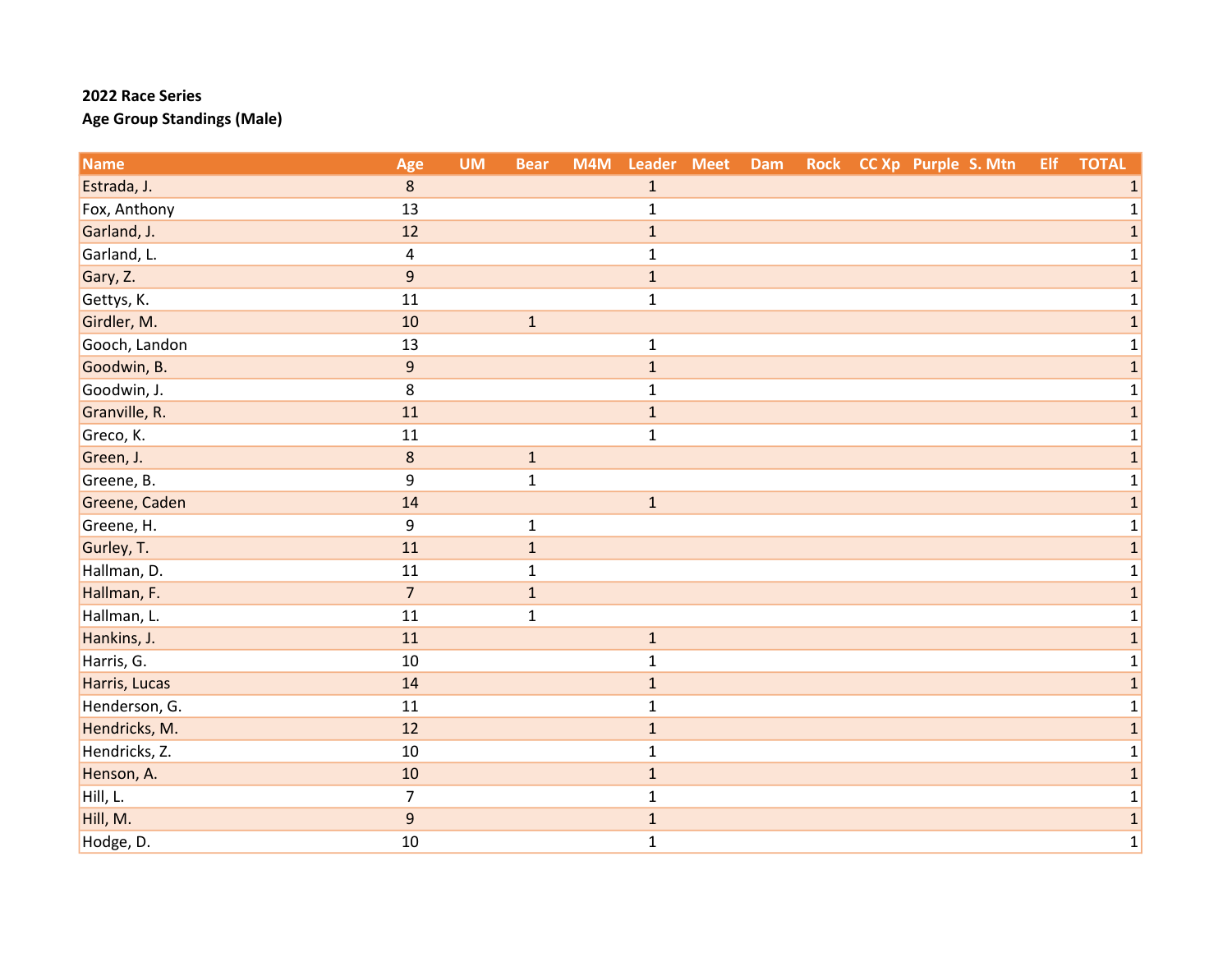| <b>Name</b>    | Age                     | <b>UM</b> | <b>Bear</b>  | M4M         | Leader Meet  | <b>Dam</b> | <b>Rock</b> | CC Xp Purple S. Mtn | Elf | <b>TOTAL</b>   |
|----------------|-------------------------|-----------|--------------|-------------|--------------|------------|-------------|---------------------|-----|----------------|
| Hodge, H.      | 12                      |           |              |             | $\mathbf{1}$ |            |             |                     |     |                |
| Hollifield, J. | 9                       |           |              |             | $\mathbf{1}$ |            |             |                     |     | 1              |
| Holman, D.     | 9                       |           |              |             | $\mathbf 1$  |            |             |                     |     | 1              |
| Hopper, J.     | 8                       |           |              |             | $\mathbf{1}$ |            |             |                     |     | $\mathbf 1$    |
| Horton, J.     | 10                      |           |              |             | $\mathbf 1$  |            |             |                     |     | 1              |
| Horton, Jaden  | 13                      |           |              |             | $\mathbf{1}$ |            |             |                     |     | $\mathbf 1$    |
| Houser, J.     | 11                      |           |              |             | $\mathbf{1}$ |            |             |                     |     | $\mathbf{1}$   |
| Howard, Owen   | 13                      |           |              |             | $\mathbf{1}$ |            |             |                     |     | $\mathbf{1}$   |
| Huckabee, T.   | $\overline{9}$          |           | $\mathbf 1$  |             |              |            |             |                     |     | $\overline{1}$ |
| Hudson, H.     | 9                       |           | $\mathbf{1}$ |             |              |            |             |                     |     | 1              |
| Hutchins, W.   | 10                      |           | $\mathbf{1}$ |             |              |            |             |                     |     | $\mathbf{1}$   |
| Isaiah, Hughes | 14                      |           |              | $\mathbf 1$ |              |            |             |                     |     | $\mathbf{1}$   |
| Jackson, A.    | 11                      |           |              |             | $\mathbf 1$  |            |             |                     |     | $\mathbf{1}$   |
| Jarrell, C.    | 8                       |           |              |             | $\mathbf{1}$ |            |             |                     |     | $\mathbf{1}$   |
| Jenkins, E.    | $\overline{\mathbf{4}}$ |           |              |             | $\mathbf 1$  |            |             |                     |     | $\mathbf{1}$   |
| Keever, C.     | 11                      |           |              |             | $\mathbf{1}$ |            |             |                     |     | $\mathbf 1$    |
| Kennedy, B.    | 12                      |           |              |             | $\mathbf 1$  |            |             |                     |     | $\mathbf{1}$   |
| Kennedy, J.    | 10                      |           |              |             | $\mathbf{1}$ |            |             |                     |     | $\mathbf{1}$   |
| Kennedy, L.    | $\overline{7}$          |           |              |             | $\mathbf{1}$ |            |             |                     |     | $\mathbf{1}$   |
| Landrum, A.    | 10                      |           |              |             | $\mathbf{1}$ |            |             |                     |     | $\mathbf{1}$   |
| Lee, K.        | 8                       |           |              |             | $\mathbf{1}$ |            |             |                     |     | $\mathbf{1}$   |
| Linder, J.     | $11\,$                  |           | $\mathbf{1}$ |             |              |            |             |                     |     | 1              |
| Littlejohn, D. | 12                      |           |              |             | $\mathbf 1$  |            |             |                     |     | $\mathbf{1}$   |
| Loftin, Z.     | $10\,$                  |           |              |             | $\mathbf 1$  |            |             |                     |     | $\mathbf{1}$   |
| Long, B.       | 12                      |           |              |             | $\mathbf 1$  |            |             |                     |     | $\mathbf{1}$   |
| Lovelace, J.   | 11                      |           |              |             | $\mathbf{1}$ |            |             |                     |     | $\mathbf{1}$   |
| Lovelace, R.   | $\bf 8$                 |           |              |             | $\mathbf 1$  |            |             |                     |     | $\mathbf{1}$   |
| Lovelace, R.   | 9                       |           | $\mathbf{1}$ |             |              |            |             |                     |     | $\mathbf{1}$   |
| Lynch, J.      | 9                       |           |              |             | $\mathbf 1$  |            |             |                     |     | $\mathbf{1}$   |
| Lytle, S.      | 9                       |           |              |             | $\mathbf 1$  |            |             |                     |     | 1              |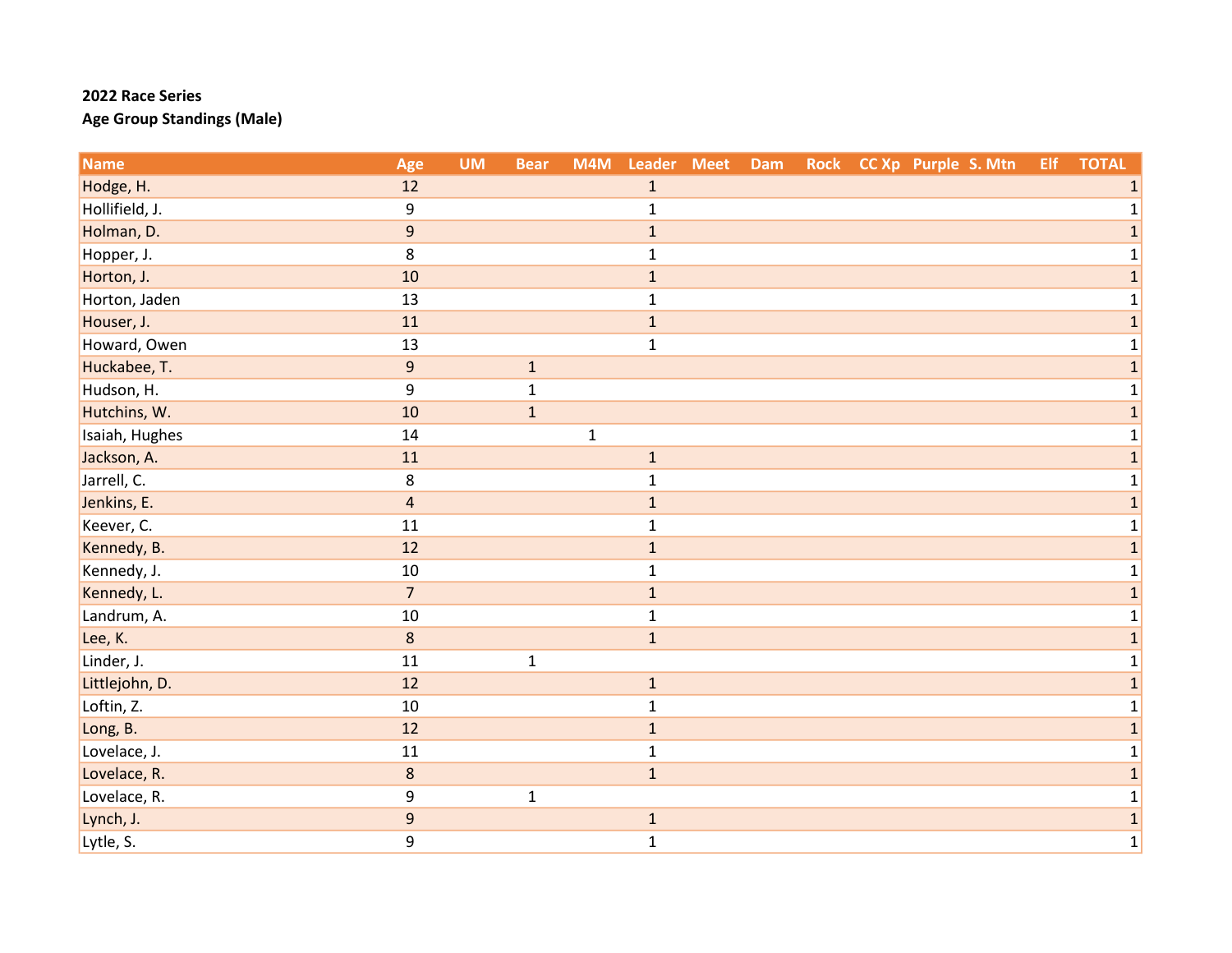| <b>Name</b>         | Age              | <b>UM</b> | <b>Bear</b>  | M4M          | Leader Meet  | Dam |  | Rock CC Xp Purple S. Mtn | Elf | <b>TOTAL</b> |
|---------------------|------------------|-----------|--------------|--------------|--------------|-----|--|--------------------------|-----|--------------|
| Mann, E.            | 8                |           |              |              | $\mathbf{1}$ |     |  |                          |     |              |
| Manning, N.         | 10               |           | $\mathbf{1}$ |              |              |     |  |                          |     |              |
| Manning, N.         | 10               |           |              |              | $\mathbf 1$  |     |  |                          |     | 1            |
| Martin, T.          | 8                |           |              |              | $\mathbf{1}$ |     |  |                          |     |              |
| Matthews, W.        | $\boldsymbol{9}$ |           |              |              | $\mathbf 1$  |     |  |                          |     |              |
| McBrayer, Liam      | 12               |           |              | $\mathbf 1$  |              |     |  |                          |     | 1            |
| McBrayer, N.        | 12               |           |              |              | $\mathbf 1$  |     |  |                          |     | 1            |
| McBrayer, Zachary   | 13               |           |              |              | $\mathbf{1}$ |     |  |                          |     | 1            |
| McCombs, G.         | 11               |           |              |              | $\mathbf{1}$ |     |  |                          |     |              |
| McDaniel, Blace     | 13               |           |              |              | $\mathbf{1}$ |     |  |                          |     | 1            |
| McDaniel, C.        | 10               |           |              |              | $\mathbf 1$  |     |  |                          |     | $\mathbf{1}$ |
| McIntosh, K.        | 12               |           | $\mathbf{1}$ |              |              |     |  |                          |     |              |
| McIntosh, K.        | 12               |           |              |              | $\mathbf 1$  |     |  |                          |     | 1            |
| McKinney, B.        | 5                |           |              |              | $\mathbf{1}$ |     |  |                          |     |              |
| McMullens, K.       | 8                |           |              |              | $\mathbf{1}$ |     |  |                          |     | 1            |
| Minnis, B.          | 12               |           |              |              | $\mathbf{1}$ |     |  |                          |     | 1            |
| Montcastle, A.      | $\boldsymbol{9}$ |           |              |              | $\mathbf 1$  |     |  |                          |     | 1            |
| Moore, K.           | $\overline{7}$   |           |              |              | $\mathbf{1}$ |     |  |                          |     |              |
| Morgan, L.          | 11               |           |              |              | $\mathbf 1$  |     |  |                          |     |              |
| Mullinax, J.        | 10               |           |              |              | $\mathbf{1}$ |     |  |                          |     | 1            |
| Norris, K.          | 10               |           |              |              | $\mathbf 1$  |     |  |                          |     | 1            |
| Norville, Zeb       | 6                |           |              | $\mathbf{1}$ |              |     |  |                          |     | 1            |
| Oglesby, Cooper     | 14               |           | $\mathbf{1}$ |              |              |     |  |                          |     |              |
| Padgett, P.         | 11               |           |              |              | $\mathbf{1}$ |     |  |                          |     |              |
| Petit, I.           | $\overline{9}$   |           |              |              | $\mathbf 1$  |     |  |                          |     | $\mathbf{1}$ |
| Phillips, L.        | 10               |           |              |              | $\mathbf{1}$ |     |  |                          |     | 1            |
| Phipps, P.          | $\overline{7}$   |           |              |              | $\mathbf 1$  |     |  |                          |     | 1            |
| Piquet-Alvarado, J. | 10               |           |              |              | $\mathbf{1}$ |     |  |                          |     | $\mathbf{1}$ |
| Pitchford, T.       | 10               |           |              |              | $\mathbf 1$  |     |  |                          |     | 1            |
| Powell, F.          | 10               |           | $\mathbf{1}$ |              |              |     |  |                          |     | $\mathbf 1$  |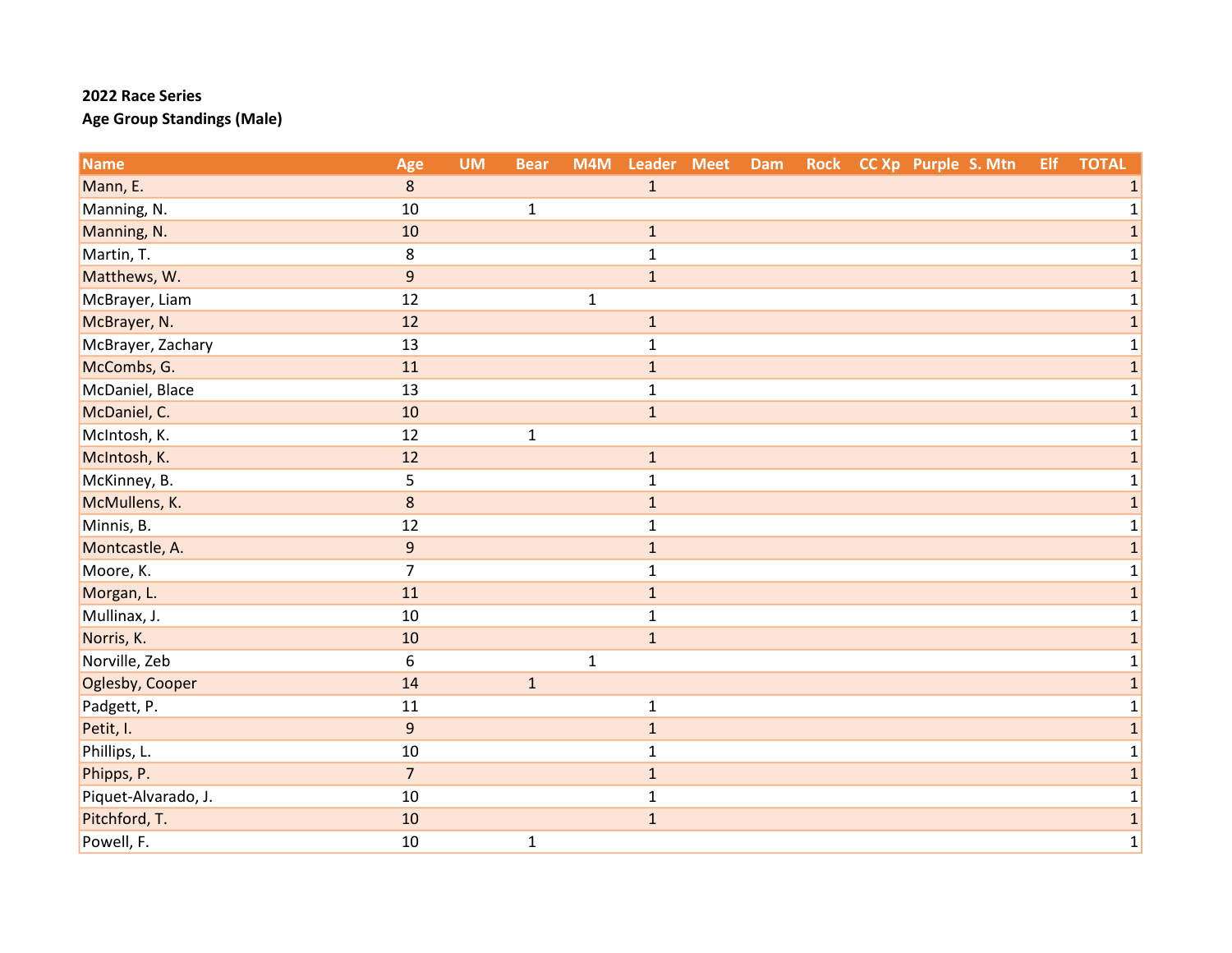| <b>Name</b>                | Age            | <b>UM</b> | <b>Bear</b>  | M4M | Leader Meet  | Dam | <b>Rock</b> | CC Xp Purple S. Mtn | Elf | <b>TOTAL</b> |
|----------------------------|----------------|-----------|--------------|-----|--------------|-----|-------------|---------------------|-----|--------------|
| Pratt, D.                  | 6              |           |              |     | $\mathbf{1}$ |     |             |                     |     |              |
| Pruett, Cullen             | 14             |           | $\mathbf{1}$ |     |              |     |             |                     |     | 1            |
| Putman, J.                 | 11             |           | $\mathbf 1$  |     |              |     |             |                     |     | $\mathbf{1}$ |
| Putman, J.                 | 11             |           | $\mathbf{1}$ |     |              |     |             |                     |     | $\mathbf 1$  |
| Radford, K.                | 11             |           |              |     | $\mathbf 1$  |     |             |                     |     | 1            |
| Radford, R.                | 11             |           | $\mathbf{1}$ |     |              |     |             |                     |     | $\mathbf{1}$ |
| Ramsey, C.                 | 11             |           |              |     | $\mathbf 1$  |     |             |                     |     | $\mathbf{1}$ |
| Reithel-Duarnte, Francoise | 13             |           |              |     | $\mathbf 1$  |     |             |                     |     | $1\vert$     |
| Richardson, I.             | 10             |           |              |     | $\mathbf{1}$ |     |             |                     |     | $\mathbf{1}$ |
| Riddle, H.                 | 8              |           |              |     | $\mathbf{1}$ |     |             |                     |     | 1            |
| Rippy, V.                  | 12             |           |              |     | $\mathbf 1$  |     |             |                     |     | $\mathbf{1}$ |
| Roach, J.                  | 9              |           |              |     | $\mathbf{1}$ |     |             |                     |     | $\mathbf{1}$ |
| Robbins, P.                | 11             |           |              |     | $\mathbf 1$  |     |             |                     |     | $\mathbf{1}$ |
| Santiago, J.               | 9              |           |              |     | $\mathbf{1}$ |     |             |                     |     | $\mathbf{1}$ |
| Sawa, G.                   | 12             |           |              |     | $\mathbf{1}$ |     |             |                     |     | $\mathbf{1}$ |
| Smith, J.                  | 9              |           | $\mathbf{1}$ |     |              |     |             |                     |     | $\mathbf 1$  |
| Smith, P.                  | 12             |           | $\mathbf 1$  |     |              |     |             |                     |     | $\mathbf{1}$ |
| Starnes, C.                | $\overline{7}$ |           |              |     | $\mathbf 1$  |     |             |                     |     | $\mathbf{1}$ |
| Swink, B.                  | 10             |           |              |     | $\mathbf 1$  |     |             |                     |     | $\mathbf{1}$ |
| Taylor, G.                 | $10\,$         |           |              |     | $\mathbf{1}$ |     |             |                     |     | $1\vert$     |
| Thompson, B.               | 10             |           |              |     | $\mathbf 1$  |     |             |                     |     | $\mathbf 1$  |
| Torrez, P.                 | 11             |           |              |     | $\mathbf{1}$ |     |             |                     |     | 1            |
| Torrez, P.                 | 12             |           |              |     | $\mathbf 1$  |     |             |                     |     | $\mathbf{1}$ |
| vickers, joshua            | 13             |           |              |     | $\mathbf 1$  |     |             |                     |     | $\mathbf{1}$ |
| Ward, C.                   | $\,8\,$        |           | $\mathbf{1}$ |     |              |     |             |                     |     | $\mathbf{1}$ |
| Watson, L.                 | 10             |           |              |     | $\mathbf{1}$ |     |             |                     |     | $\mathbf{1}$ |
| Weaver, G.                 | $\,8\,$        |           |              |     | $\mathbf{1}$ |     |             |                     |     | $\mathbf{1}$ |
| Webb, J.                   | 10             |           |              |     | $\mathbf{1}$ |     |             |                     |     | $\mathbf 1$  |
| Webster, J.                | 11             |           |              |     | $\mathbf 1$  |     |             |                     |     | $\mathbf{1}$ |
| West, A.                   | 6              |           | $\mathbf{1}$ |     |              |     |             |                     |     | 1            |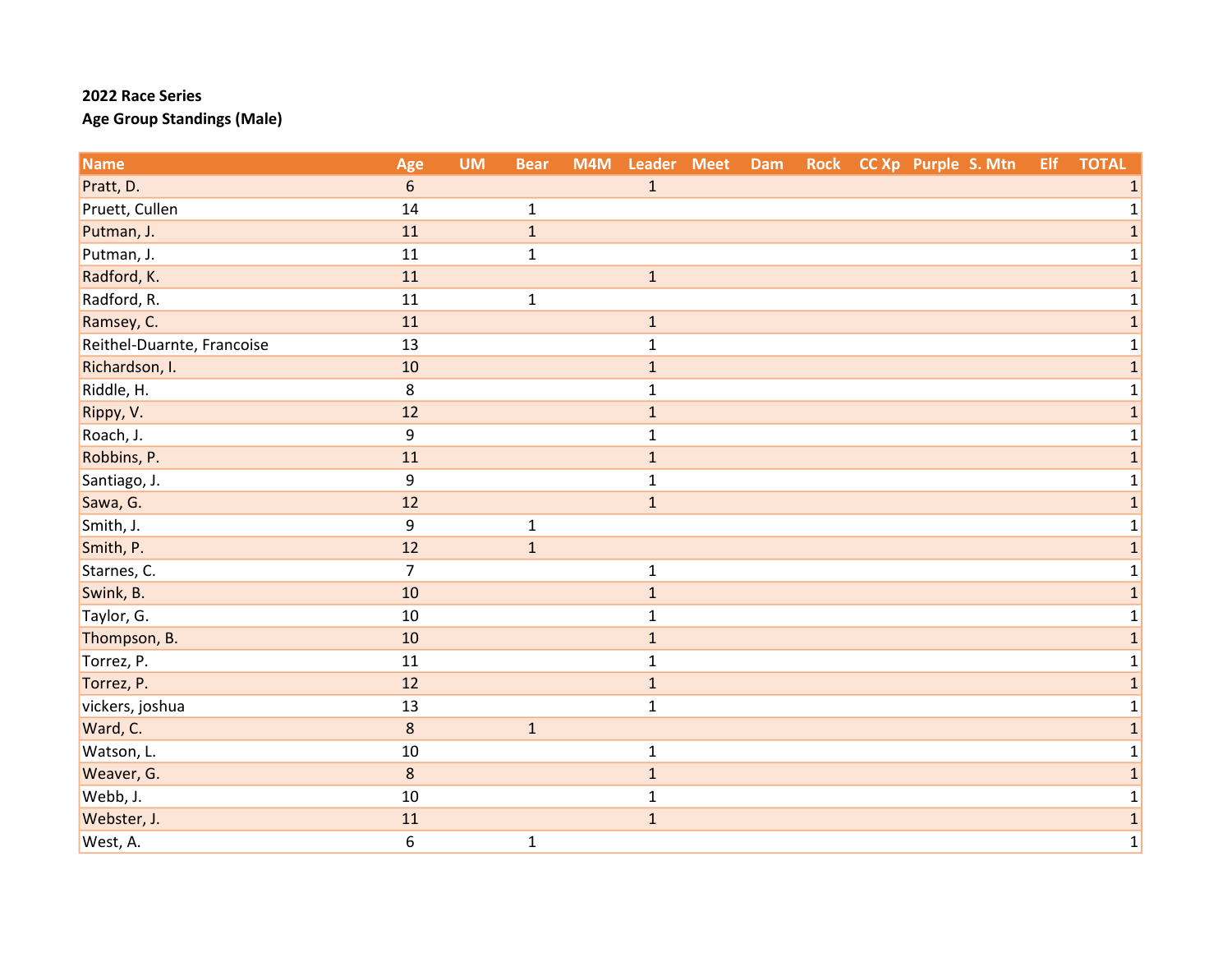| <b>Name</b>                  | Age | <b>UM</b>      | <b>Bear</b>  | M4M | Leader Meet    | Dam | <b>Rock</b> | CC Xp Purple S. Mtn | Elf. | <b>TOTAL</b>    |
|------------------------------|-----|----------------|--------------|-----|----------------|-----|-------------|---------------------|------|-----------------|
| Wilhoit, B.                  | 11  |                |              |     | $\mathbf 1$    |     |             |                     |      | 1               |
| Wood, G.                     | 9   |                |              |     | $\mathbf{1}$   |     |             |                     |      | 1               |
| Yates, J.                    | 8   |                | $\mathbf{1}$ |     |                |     |             |                     |      | $\mathbf{1}$    |
|                              |     |                |              |     |                |     |             |                     |      |                 |
| $15 - 19$                    |     |                |              |     |                |     |             |                     |      |                 |
| Overman, Caleb (1st Overall) | 16  | 8              | 5            | 10  | $\overline{7}$ |     |             |                     |      | 30 <sup>°</sup> |
| Weatherman, Hayes            | 16  | 10             |              |     | 10             |     |             |                     |      | 20              |
| Stofko, Joey                 | 17  | 5              | 4            | 5   | $\mathbf 1$    |     |             |                     |      | 15              |
| Robbins, Van                 | 17  | $\overline{7}$ |              |     |                |     |             |                     |      | $\overline{7}$  |
| Marsh, John Alan             | 18  | $\mathbf 1$    |              |     | 5              |     |             |                     |      | 6               |
| Wilson, Christian            | 17  | $\overline{4}$ |              |     | $\mathbf{1}$   |     |             |                     |      | 5               |
| Howard, Riley                | 16  | 3              |              |     | $\mathbf{1}$   |     |             |                     |      | 4               |
| Lane, Niran                  | 15  |                |              |     | $\overline{4}$ |     |             |                     |      | 4               |
| Towery, Ben                  | 16  |                | 3            |     | $\mathbf{1}$   |     |             |                     |      | 4               |
| Whitener, Cameron            | 15  |                |              |     | $\overline{3}$ |     |             |                     |      | 3               |
| Puse, Francis                | 18  | $\mathbf{1}$   |              |     | $\mathbf 1$    |     |             |                     |      | $\overline{2}$  |
| Allred, Todd                 | 16  |                | $\mathbf{1}$ |     |                |     |             |                     |      | $\mathbf 1$     |
| Anderson, Landon             | 17  | $\mathbf{1}$   |              |     |                |     |             |                     |      | 1               |
| Archer, Luke                 | 17  |                |              |     | $\mathbf{1}$   |     |             |                     |      | $\mathbf{1}$    |
| Carson, Julian               | 18  |                |              |     | $\mathbf{1}$   |     |             |                     |      | $\mathbf 1$     |
| Fox, Adrain                  | 15  |                |              |     | $\mathbf{1}$   |     |             |                     |      | $\mathbf{1}$    |
| Griffin, Seth                | 18  |                | $\mathbf{1}$ |     |                |     |             |                     |      | 1               |
| <b>Head, Charles</b>         | 17  |                |              |     | $\mathbf 1$    |     |             |                     |      | $\mathbf{1}$    |
| Higdon, Mark                 | 15  |                |              |     | $\mathbf{1}$   |     |             |                     |      | $\mathbf{1}$    |
| Higdon, Tyler                | 15  |                |              |     | $\,1\,$        |     |             |                     |      | $\mathbf 1$     |
| Randlett, Will               | 17  |                |              |     | $\mathbf{1}$   |     |             |                     |      | 1               |
| Rollins, Noah                | 15  | $\mathbf{1}$   |              |     |                |     |             |                     |      | $\mathbf{1}$    |
| Romney, Sammy                | 19  |                | $\mathbf{1}$ |     |                |     |             |                     |      | 1               |
| Smith, Michael               | 16  |                | $\mathbf{1}$ |     |                |     |             |                     |      | $\mathbf 1$     |
|                              |     |                |              |     |                |     |             |                     |      |                 |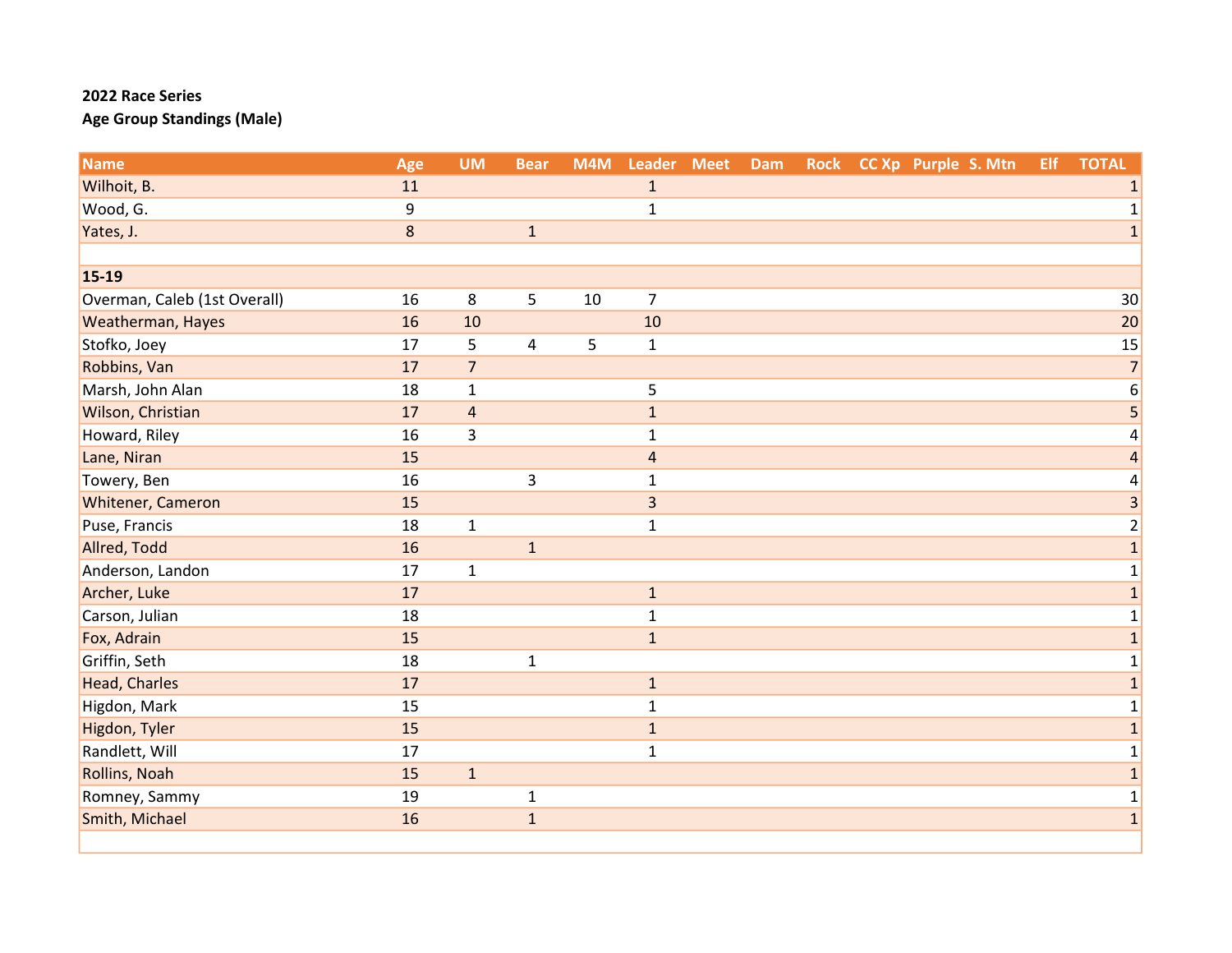| <b>Name</b>                | Age | <b>UM</b> | <b>Bear</b>             | M4M            | Leader Meet             | Dam | <b>Rock</b> | CC Xp Purple S. Mtn | Elf | <b>TOTAL</b>            |
|----------------------------|-----|-----------|-------------------------|----------------|-------------------------|-----|-------------|---------------------|-----|-------------------------|
| $20 - 24$                  |     |           |                         |                |                         |     |             |                     |     |                         |
| Wheat, Michael             | 20  |           | 4                       | 5              |                         |     |             |                     |     | 9                       |
| Allen, Matthew             | 20  |           |                         |                | $\,$ 8 $\,$             |     |             |                     |     | $\bf 8$                 |
| Mullinax, Seth             | 24  |           | 5                       |                |                         |     |             |                     |     | 5                       |
| Salyers, William           | 21  |           |                         |                | 5                       |     |             |                     |     | 5                       |
| Francis, Cole              | 21  |           |                         |                | 4                       |     |             |                     |     | $\pmb{4}$               |
| Greene, Drew               | 21  |           | $\overline{\mathbf{3}}$ |                |                         |     |             |                     |     | $\overline{3}$          |
| Smith, Justin              | 24  |           |                         |                | 3                       |     |             |                     |     | 3                       |
|                            |     |           |                         |                |                         |     |             |                     |     |                         |
| 25-29                      |     |           |                         |                |                         |     |             |                     |     |                         |
| DuBose, Dale               | 29  | 5         | $\overline{\mathbf{3}}$ |                | $1\,$                   |     |             |                     |     | 9                       |
| Graber, Floyd              | 27  |           |                         | 5              |                         |     |             |                     |     | 5                       |
| Harrison, Dylan            | 28  |           | 5                       |                |                         |     |             |                     |     | $\overline{\mathbf{5}}$ |
| Mellnik, Michael           | 28  |           |                         |                | 5                       |     |             |                     |     | 5                       |
| McCurry, Tyler             | 26  |           | $\overline{4}$          |                |                         |     |             |                     |     | $\overline{a}$          |
| Penson, Austin             | 28  |           |                         | 4              |                         |     |             |                     |     | $\pmb{4}$               |
| Reeves, Austin             | 25  |           |                         |                | $\overline{a}$          |     |             |                     |     | $\overline{\mathbf{r}}$ |
| James, Kip                 | 25  |           |                         | 3              |                         |     |             |                     |     | 3                       |
| Jenkins, Samuel            | 28  |           |                         |                | $\overline{\mathbf{3}}$ |     |             |                     |     | $\overline{3}$          |
| High, Shawn                | 27  |           | $\mathbf{1}$            |                | $\mathbf 1$             |     |             |                     |     | $\overline{c}$          |
| <b>Bumgarner, Nicholas</b> | 26  |           | $\mathbf{1}$            |                |                         |     |             |                     |     | $\overline{\mathbf{1}}$ |
| McMullens, Tajae           | 27  |           |                         |                | $\mathbf{1}$            |     |             |                     |     | $\mathbf 1$             |
| Moore, Kyle                | 29  |           | $\mathbf{1}$            |                |                         |     |             |                     |     | $\mathbf{1}$            |
|                            |     |           |                         |                |                         |     |             |                     |     |                         |
| 30-34                      |     |           |                         |                |                         |     |             |                     |     |                         |
| King, Caleb (2nd Overall)  | 30  | 5         | $\overline{7}$          | $\overline{7}$ | 5                       |     |             |                     |     | 24                      |
| Seigler, Sam               | 30  |           | 5                       |                | $\overline{4}$          |     |             |                     |     | $\mathsf 9$             |
| Cooper, Adam               | 30  |           | 4                       |                | $\mathbf 1$             |     |             |                     |     | 5                       |
| McDaniel, Matt             | 31  |           |                         | 5              |                         |     |             |                     |     | $\overline{\mathbf{5}}$ |
| Baughman, John             | 32  |           | 3                       |                |                         |     |             |                     |     | 3                       |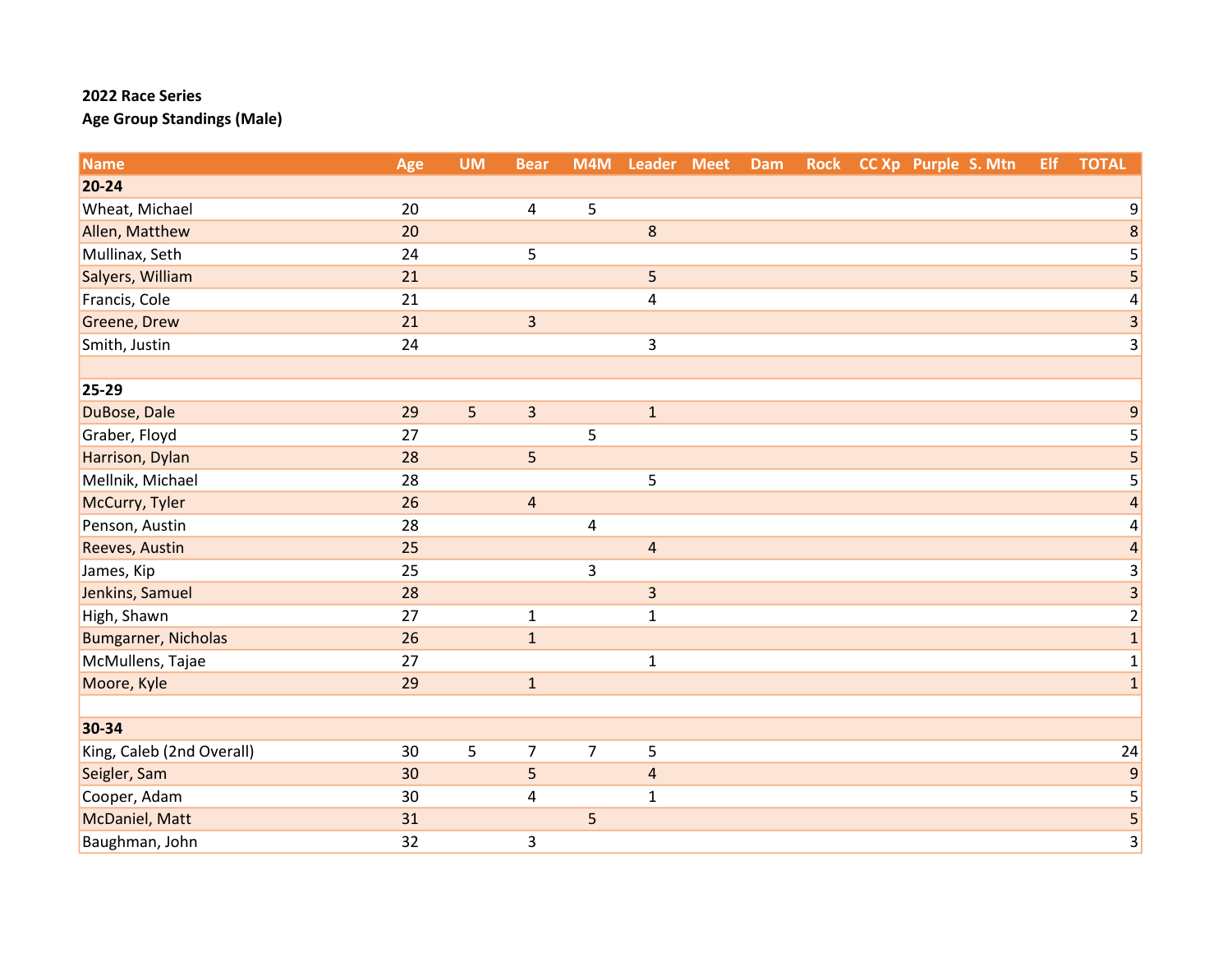| <b>Name</b>                  | Age | <b>UM</b> | <b>Bear</b>  | M4M     | Leader Meet             | Dam | <b>Rock</b> | CC Xp Purple S. Mtn | <b>Elf</b> | <b>TOTAL</b>   |
|------------------------------|-----|-----------|--------------|---------|-------------------------|-----|-------------|---------------------|------------|----------------|
| Lopez, Arnulfo               | 30  |           |              |         | 3                       |     |             |                     |            | 3              |
| Banfield, Sam                | 34  |           |              |         | $\mathbf{1}$            |     |             |                     |            | 1              |
| <b>Blanton, Caleb</b>        | 33  |           | $\mathbf{1}$ |         |                         |     |             |                     |            | $\mathbf{1}$   |
| Combs, Charles               | 33  |           |              |         | $\mathbf 1$             |     |             |                     |            | 1              |
| Edwards, Nathan              | 34  |           | $\mathbf{1}$ |         |                         |     |             |                     |            | 1              |
| Goodwin, Brandon             | 33  |           |              |         | $\mathbf 1$             |     |             |                     |            | $\mathbf{1}$   |
| Huckabee, Brad               | 34  |           | $\mathbf 1$  |         |                         |     |             |                     |            | $\mathbf 1$    |
| Ledford, BJ                  | 32  |           |              |         | $\mathbf{1}$            |     |             |                     |            | 1              |
| Loftin, Samuel               | 33  |           |              |         | $\mathbf{1}$            |     |             |                     |            | $\mathbf 1$    |
| McKinney, Casey              | 34  |           |              |         | $\mathbf 1$             |     |             |                     |            | 1              |
|                              |     |           |              |         |                         |     |             |                     |            |                |
| 35-39                        |     |           |              |         |                         |     |             |                     |            |                |
| Gurley, Wesley (3rd Overall) | 39  |           | 10           | $\bf 8$ | 5                       |     |             |                     |            | 23             |
| Meissner, Michael            | 39  |           | 5            |         |                         |     |             |                     |            | 5              |
| Wilson, Tommy                | 36  | 5         |              |         |                         |     |             |                     |            | 5              |
| Arwood, Todd                 | 38  |           |              |         | $\overline{\mathbf{4}}$ |     |             |                     |            | 4              |
| Greene, Keith                | 35  |           | 4            |         |                         |     |             |                     |            | $\overline{a}$ |
| Hodge, Ryan                  | 37  |           | 3            |         |                         |     |             |                     |            | 3              |
| Jackson, Brent               | 38  |           |              |         | $\overline{3}$          |     |             |                     |            | 3              |
| Belflower, Jeff              | 36  |           | $\mathbf{1}$ |         |                         |     |             |                     |            | 1              |
| Bradley, Bobby               | 38  |           | $\mathbf{1}$ |         |                         |     |             |                     |            | $\mathbf 1$    |
| Davis, Jason                 | 39  |           |              |         | $\mathbf 1$             |     |             |                     |            | 1              |
| Davis, Jeff                  | 39  |           | $\mathbf{1}$ |         |                         |     |             |                     |            | 1              |
| Hallman, Jordan              | 35  |           | $\mathbf{1}$ |         |                         |     |             |                     |            | 1              |
| Henderson, Michael           | 38  |           |              |         | $\mathbf 1$             |     |             |                     |            | $\mathbf{1}$   |
| Hodge, Jacob                 | 37  |           | $\mathbf{1}$ |         |                         |     |             |                     |            | 1              |
| Hutchins, WD                 | 39  |           | $\mathbf{1}$ |         |                         |     |             |                     |            | $\mathbf{1}$   |
| Longino, Justin              | 35  |           |              |         | $\mathbf{1}$            |     |             |                     |            | $\mathbf 1$    |
| Metcalf, John                | 35  |           |              |         | $\mathbf 1$             |     |             |                     |            | $\mathbf{1}$   |
| Petit, Adam                  | 38  |           |              |         | $\mathbf 1$             |     |             |                     |            | $\mathbf{1}$   |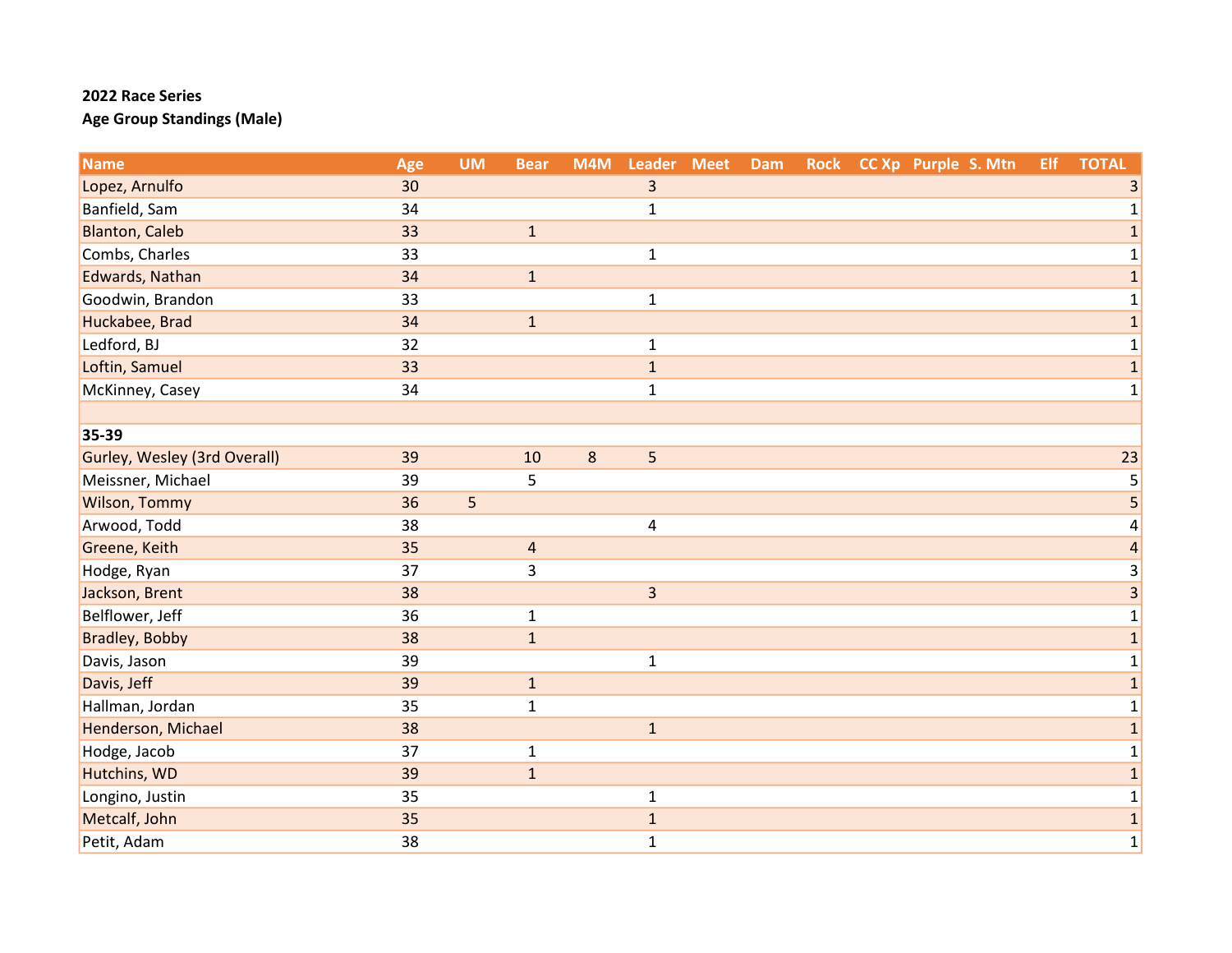| <b>Name</b>         | Age | <b>UM</b>      | <b>Bear</b>    | M4M                     | Leader Meet             | Dam | <b>Rock</b> | CC Xp Purple S. Mtn | Elf. | <b>TOTAL</b>            |
|---------------------|-----|----------------|----------------|-------------------------|-------------------------|-----|-------------|---------------------|------|-------------------------|
| Strother, Kevin     | 37  |                |                |                         | $\mathbf{1}$            |     |             |                     |      | 1                       |
| WHITE, SETH         | 36  |                | $\mathbf{1}$   |                         |                         |     |             |                     |      | $\mathbf{1}$            |
|                     |     |                |                |                         |                         |     |             |                     |      |                         |
| 40-44               |     |                |                |                         |                         |     |             |                     |      |                         |
| <b>Rowe, Curtis</b> | 40  | 5              |                | 5                       | 5                       |     |             |                     |      | 15                      |
| Willis, Jason       | 44  |                | 8              |                         |                         |     |             |                     |      | 8                       |
| Snyder, Mark        | 42  |                | $\overline{3}$ | $\overline{\mathbf{3}}$ |                         |     |             |                     |      | $\boldsymbol{6}$        |
| Rochester, Kevin    | 40  |                | 5              |                         |                         |     |             |                     |      | 5                       |
| Burdge, Jacob       | 40  |                |                | $\overline{\mathbf{4}}$ |                         |     |             |                     |      | $\overline{\mathbf{r}}$ |
| Downs, Keith        | 41  | $\overline{4}$ |                |                         |                         |     |             |                     |      | 4                       |
| Lugo, Roberto       | 42  |                |                |                         | $\overline{4}$          |     |             |                     |      | $\overline{\mathbf{4}}$ |
| Radford, Drew       | 40  |                | 4              |                         |                         |     |             |                     |      | 4                       |
| Silver, Keith       | 44  |                |                |                         | $\overline{\mathbf{3}}$ |     |             |                     |      | 3                       |
| Bailey, Jason       | 44  |                | $\mathbf{1}$   |                         |                         |     |             |                     |      | 1                       |
| Cole, Brandon       | 43  |                |                |                         | $1\,$                   |     |             |                     |      | $\mathbf 1$             |
| gary, robert        | 40  |                |                |                         | $\mathbf 1$             |     |             |                     |      | $\mathbf 1$             |
| Gooch, Brian        | 41  |                |                |                         | $\mathbf{1}$            |     |             |                     |      | $\mathbf{1}$            |
| Harmon, Jody        | 43  |                | $\mathbf{1}$   |                         |                         |     |             |                     |      | $\mathbf 1$             |
| Hernandez, Abraham  | 42  |                |                |                         | $\mathbf{1}$            |     |             |                     |      | $\mathbf 1$             |
| Hill, Louis         | 41  |                |                |                         | $\mathbf{1}$            |     |             |                     |      | $\mathbf 1$             |
| Hutchins, Brad      | 42  |                |                |                         | $\mathbf 1$             |     |             |                     |      | $\mathbf 1$             |
| Kennedy, Joshua     | 41  |                |                |                         | $\mathbf{1}$            |     |             |                     |      | $\mathbf 1$             |
| Mccraw, Thomas      | 41  |                |                |                         | $\mathbf{1}$            |     |             |                     |      | $\mathbf{1}$            |
| Suits, Jeremy       | 41  |                |                |                         | $\mathbf{1}$            |     |             |                     |      | $\mathbf 1$             |
|                     |     |                |                |                         |                         |     |             |                     |      |                         |
| 45-49               |     |                |                |                         |                         |     |             |                     |      |                         |
| Francis, Chris      | 47  |                | 5              | $\overline{\mathbf{4}}$ | $\overline{4}$          |     |             |                     |      | 13                      |
| King, Brian         | 48  | 5              |                | $\mathbf{1}$            | 3                       |     |             |                     |      | $\boldsymbol{9}$        |
| Collins, Steve      | 47  |                |                | 5                       |                         |     |             |                     |      | 5                       |
| Tidball, Jon        | 46  |                |                |                         | 5                       |     |             |                     |      | $\overline{5}$          |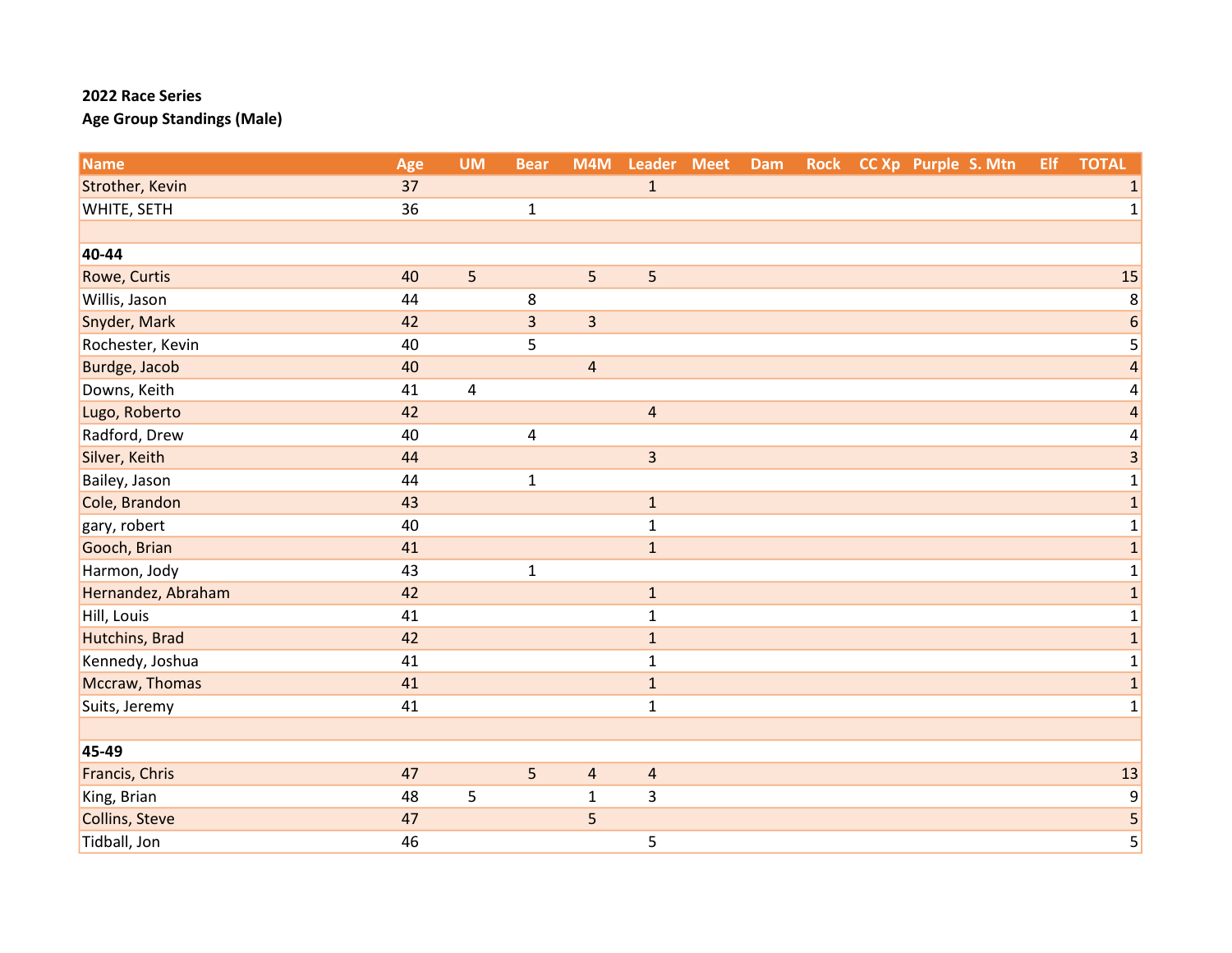| <b>Name</b>                         | Age | <b>UM</b>      | <b>Bear</b>             | M4M            | Leader Meet     | <b>Dam</b> | <b>Rock</b> | CC Xp Purple S. Mtn | Elf | <b>TOTAL</b>     |
|-------------------------------------|-----|----------------|-------------------------|----------------|-----------------|------------|-------------|---------------------|-----|------------------|
| G, Collins                          | 47  |                | $\overline{a}$          |                |                 |            |             |                     |     |                  |
| Peeler, Jeremy                      | 48  |                | 3                       |                |                 |            |             |                     |     | 3                |
| <b>Walker, Scott</b>                | 48  |                |                         | $\overline{3}$ |                 |            |             |                     |     | $\mathsf 3$      |
| Scott, Paul                         | 49  |                | $\mathbf{1}$            |                | $\mathbf{1}$    |            |             |                     |     | $\overline{c}$   |
| Yelton, Kelly                       | 48  |                | $\mathbf{1}$            |                | $\mathbf 1$     |            |             |                     |     | $\overline{c}$   |
| Clement, Matt                       | 47  |                |                         |                | $\mathbf{1}$    |            |             |                     |     | $\mathbf 1$      |
| holland, Darin                      | 48  |                | $\mathbf 1$             |                |                 |            |             |                     |     | $\mathbf{1}$     |
| Ramu, Ganesh                        | 48  |                |                         |                | $\mathbf{1}$    |            |             |                     |     | $\mathbf{1}$     |
| West, Shane                         | 46  |                |                         |                | $\mathbf{1}$    |            |             |                     |     | $\mathbf{1}$     |
|                                     |     |                |                         |                |                 |            |             |                     |     |                  |
| 50-54                               |     |                |                         |                |                 |            |             |                     |     |                  |
| Miskell, Morgan (Master Leader)     | 53  | $\overline{7}$ | $\overline{7}$          | $\overline{7}$ |                 |            |             |                     |     | 21               |
| Robinson, Scott                     | 53  |                | 5                       | 5              |                 |            |             |                     |     | 10               |
| Cilone, Brian                       | 51  | 5              | 3                       |                | $\mathbf{1}$    |            |             |                     |     | $\boldsymbol{9}$ |
| Venhuizen, Clayton                  | 51  |                |                         |                | $\overline{7}$  |            |             |                     |     | $\overline{7}$   |
| Wilson, Sean                        | 52  |                | 4                       |                | 3               |            |             |                     |     | $\overline{7}$   |
| De Wet, Jacobus                     | 53  |                |                         |                | 5               |            |             |                     |     | 5                |
| Harrill, Thad                       | 51  |                |                         |                | $\pmb{4}$       |            |             |                     |     | 4                |
| Hoskyn, Dave                        | 53  |                |                         |                | $\mathbf{1}$    |            |             |                     |     | $\mathbf{1}$     |
| Miller, Jonathan                    | 52  |                | $\mathbf{1}$            |                |                 |            |             |                     |     | $\mathbf{1}$     |
| Murray, Scott                       | 53  |                |                         |                | $\mathbf{1}$    |            |             |                     |     | $\mathbf 1$      |
| Oglesby, Brian                      | 52  |                | $\mathbf{1}$            |                |                 |            |             |                     |     | $\mathbf{1}$     |
| padgett, john                       | 52  |                |                         |                | $\mathbf{1}$    |            |             |                     |     | $\mathbf 1$      |
|                                     |     |                |                         |                |                 |            |             |                     |     |                  |
| 55-59                               |     |                |                         |                |                 |            |             |                     |     |                  |
| Lovelace, Tim (Grand Master Leader) | 57  | 5              | 5                       | 5              | 5               |            |             |                     |     | 20               |
| Eason, Chris                        | 59  | 6              | 3                       | $\overline{4}$ | $\overline{a}$  |            |             |                     |     | 17               |
| Overman, James                      | 57  | $\overline{4}$ | $\mathbf{1}$            | 3              | 3               |            |             |                     |     | 11               |
| Morrow, James                       | 58  |                | $\overline{\mathbf{r}}$ |                | $6\phantom{1}6$ |            |             |                     |     | 10               |
| Hensley, Jeff                       | 57  | 3              | $\mathbf{1}$            |                |                 |            |             |                     |     | $\overline{4}$   |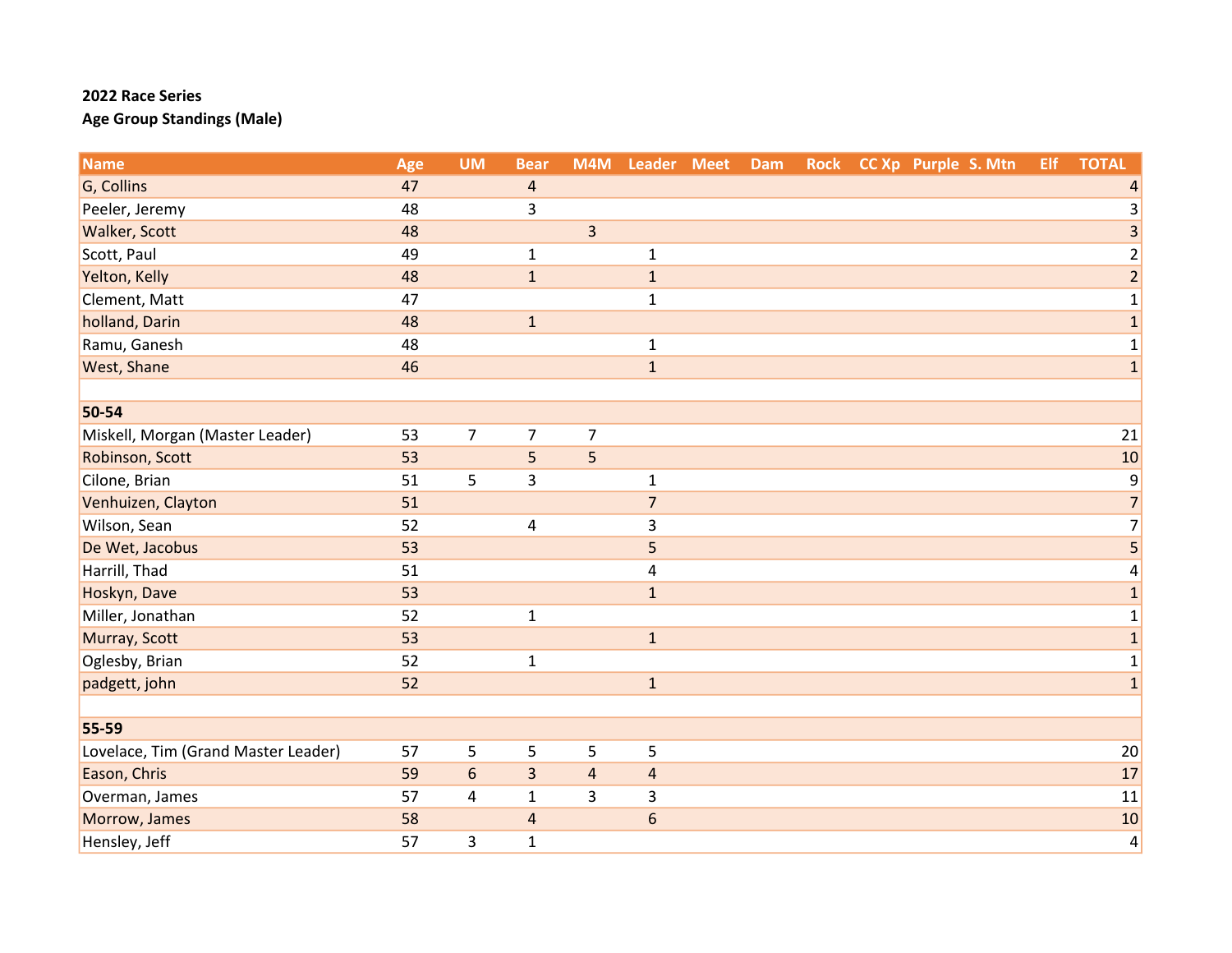| <b>Name</b>                         | Age | <b>UM</b>    | <b>Bear</b>             | M4M            | Leader Meet    | Dam | <b>Rock</b> | CC Xp Purple S. Mtn | Elf | <b>TOTAL</b>            |
|-------------------------------------|-----|--------------|-------------------------|----------------|----------------|-----|-------------|---------------------|-----|-------------------------|
| Alexander, Chris                    | 56  | $\mathbf{1}$ | $\mathbf{1}$            | $\mathbf{1}$   |                |     |             |                     |     | 3                       |
| Atkins, Keith                       | 59  |              |                         |                | $\mathbf{1}$   |     |             |                     |     | 1                       |
| <b>Blanton, Donald</b>              | 56  |              | $\mathbf{1}$            |                |                |     |             |                     |     | $\mathbf{1}$            |
| Hardin, Stan                        | 57  |              | $\mathbf{1}$            |                |                |     |             |                     |     | $\mathbf 1$             |
| Hobson, Butch                       | 56  |              |                         |                | $\mathbf 1$    |     |             |                     |     | $\mathbf{1}$            |
| Matheny, Stephen                    | 55  |              |                         |                | $\mathbf 1$    |     |             |                     |     | $\mathbf 1$             |
| Navarro, Gus                        | 58  |              |                         |                | $1\,$          |     |             |                     |     | $\mathbf 1$             |
| Neira, William                      | 59  |              |                         |                | $\mathbf{1}$   |     |             |                     |     | $\mathbf{1}$            |
| Ownbey, Bruce                       | 56  |              |                         |                | $\mathbf 1$    |     |             |                     |     | $\mathbf 1$             |
| Roberts, John                       | 58  |              |                         |                | $\mathbf{1}$   |     |             |                     |     | $\mathbf 1$             |
| Whitmire, Scott                     | 55  |              | $\mathbf{1}$            |                |                |     |             |                     |     | $\mathbf 1$             |
|                                     |     |              |                         |                |                |     |             |                     |     |                         |
| 60-69                               |     |              |                         |                |                |     |             |                     |     |                         |
| Curtis, Larry (Grand Master Leader) | 61  | 5            | 5                       | 5              | 5              |     |             |                     |     | 20                      |
| Hepler, Tim                         | 61  |              | 6                       | 6              |                |     |             |                     |     | 12                      |
| Bennett, Jeff                       | 60  |              | 3                       | 4              | 3              |     |             |                     |     | 10                      |
| Strickland, Joey                    | 65  |              | $\overline{\mathbf{4}}$ |                | $\overline{4}$ |     |             |                     |     | 8                       |
| Todd, Jack                          | 69  | 4            |                         |                |                |     |             |                     |     | $\pmb{4}$               |
| Diehl, Chuck                        | 66  |              | $\mathbf{1}$            |                |                |     |             |                     |     | $\mathbf 1$             |
| Millwood, Ricky                     | 63  |              | $\mathbf{1}$            |                |                |     |             |                     |     | $\mathbf{1}$            |
| Putnam, Bruce                       | 69  |              | $\mathbf 1$             |                |                |     |             |                     |     | $\mathbf 1$             |
| Snell, Jim                          | 66  |              | $\mathbf{1}$            |                |                |     |             |                     |     | $\mathbf{1}$            |
|                                     |     |              |                         |                |                |     |             |                     |     |                         |
| <b>70&amp;OVER</b>                  |     |              |                         |                |                |     |             |                     |     |                         |
| Penrose, Laurence                   | 80  | 5            | 4                       | $\overline{4}$ | $1\,$          |     |             |                     |     | 14                      |
| Early, Gary                         | 71  |              |                         | 5              | $\overline{4}$ |     |             |                     |     | $\boldsymbol{9}$        |
| Rome, Bruce                         | 70  |              |                         | $\overline{3}$ | 3              |     |             |                     |     | $\boldsymbol{6}$        |
| Hefner, Richard                     | 70  |              |                         |                | 5              |     |             |                     |     | 5                       |
| M, Hefner                           | 70  |              | 5                       |                |                |     |             |                     |     | $\overline{\mathbf{5}}$ |
| Owens, Jim                          | 76  |              | 3                       | $\mathbf{1}$   | $\mathbf 1$    |     |             |                     |     | 5                       |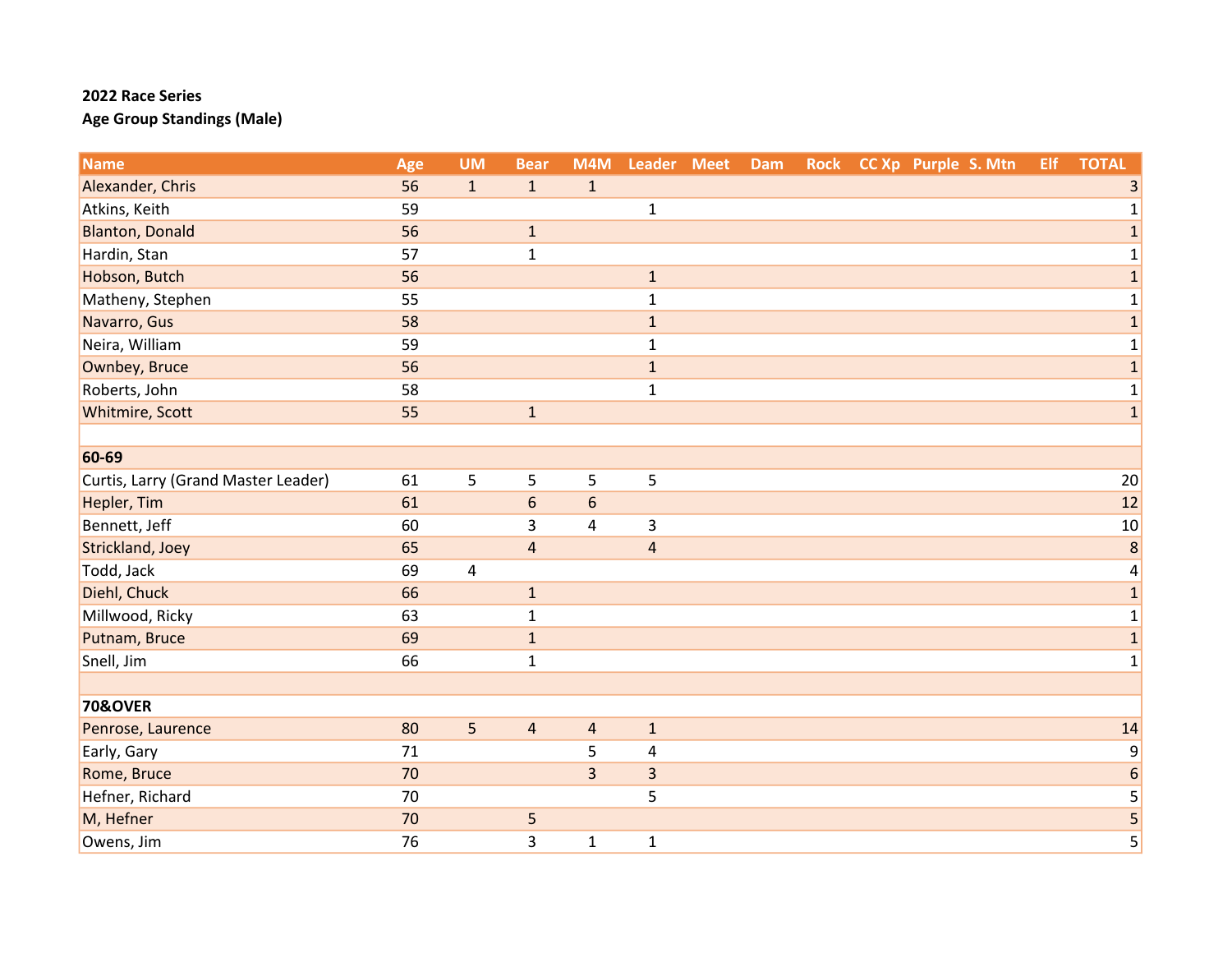| <b>Name</b>                         | Age | <b>UM</b>      | <b>Bear</b>             | M4M            | Leader Meet             | Dam | <b>Rock</b> | CC Xp Purple S. Mtn | <b>Elf</b> | <b>TOTAL</b> |
|-------------------------------------|-----|----------------|-------------------------|----------------|-------------------------|-----|-------------|---------------------|------------|--------------|
| Brooks, David                       | 74  |                | $\mathbf{1}$            |                |                         |     |             |                     |            | 1            |
| Bumgarner, Darrell                  | 74  |                |                         | $\mathbf{1}$   |                         |     |             |                     |            | $\mathbf{1}$ |
| Ellis, Bill                         | 70  |                |                         |                | $\mathbf 1$             |     |             |                     |            | $\mathbf{1}$ |
| Fowler, Doug                        | 70  |                |                         |                | $\mathbf{1}$            |     |             |                     |            | $\mathbf 1$  |
| Toms, Bud                           | 70  |                |                         |                | $\mathbf{1}$            |     |             |                     |            | $\mathbf 1$  |
| Yelton, Jasper                      | 71  |                | $\mathbf{1}$            |                |                         |     |             |                     |            | $\mathbf 1$  |
|                                     |     |                |                         |                |                         |     |             |                     |            |              |
| <b>MASTER TOP TEN</b>               |     |                |                         |                |                         |     |             |                     |            |              |
| Miskell, Morgan (Master Leader)     | 53  | $\overline{7}$ | $\overline{7}$          | $\overline{7}$ |                         |     |             |                     |            | 21           |
| Curtis, Larry (Grand Master Leader) | 61  | 5              | 5                       | 5              | 5                       |     |             |                     |            | 20           |
| Lovelace, Tim (Grand Master Leader) | 57  | 5              | 5                       | 5              | 5                       |     |             |                     |            | 20           |
| Eason, Chris                        | 59  | 6              | 3                       | 4              | $\overline{\mathbf{4}}$ |     |             |                     |            | 17           |
| Rowe, Curtis                        | 40  | 5              |                         | 5              | 5                       |     |             |                     |            | 15           |
| Penrose, Laurence                   | 80  | 5              | 4                       | 4              | $\mathbf{1}$            |     |             |                     |            | 14           |
| Francis, Chris                      | 47  |                | 5                       | $\overline{4}$ | $\sqrt{4}$              |     |             |                     |            | 13           |
| Hepler, Tim                         | 61  |                | 6                       | 6              |                         |     |             |                     |            | 12           |
| Overman, James                      | 57  | $\overline{4}$ | $\mathbf{1}$            | 3              | $\overline{3}$          |     |             |                     |            | 11           |
| Bennett, Jeff                       | 60  |                | 3                       | 4              | $\overline{\mathbf{3}}$ |     |             |                     |            | 10           |
| Morrow, James                       | 58  |                | $\overline{\mathbf{4}}$ |                | $6\,$                   |     |             |                     |            | 10           |
| Robinson, Scott                     | 53  |                | 5                       | 5              |                         |     |             |                     |            | 10           |
|                                     |     |                |                         |                |                         |     |             |                     |            |              |
| <b>GRAND MASTER TOP TEN</b>         |     |                |                         |                |                         |     |             |                     |            |              |
| Miskell, Morgan (Master Leader)     | 53  | $\overline{7}$ | $\overline{7}$          | $\overline{7}$ |                         |     |             |                     |            | 21           |
| Curtis, Larry (Grand Master Leader) | 61  | 5              | 5                       | 5              | 5                       |     |             |                     |            | 20           |
| Lovelace, Tim (Grand Master Leader) | 57  | 5              | 5                       | 5              | 5                       |     |             |                     |            | 20           |
| Eason, Chris                        | 59  | 6              | 3                       | 4              | 4                       |     |             |                     |            | 17           |
| Penrose, Laurence                   | 80  | 5              | $\overline{\mathbf{4}}$ | $\overline{4}$ | $\mathbf 1$             |     |             |                     |            | 14           |
| Hepler, Tim                         | 61  |                | 6                       | 6              |                         |     |             |                     |            | 12           |
| Overman, James                      | 57  | $\overline{4}$ | $\mathbf{1}$            | $\overline{3}$ | 3                       |     |             |                     |            | 11           |
| Bennett, Jeff                       | 60  |                | 3                       | 4              | 3                       |     |             |                     |            | 10           |